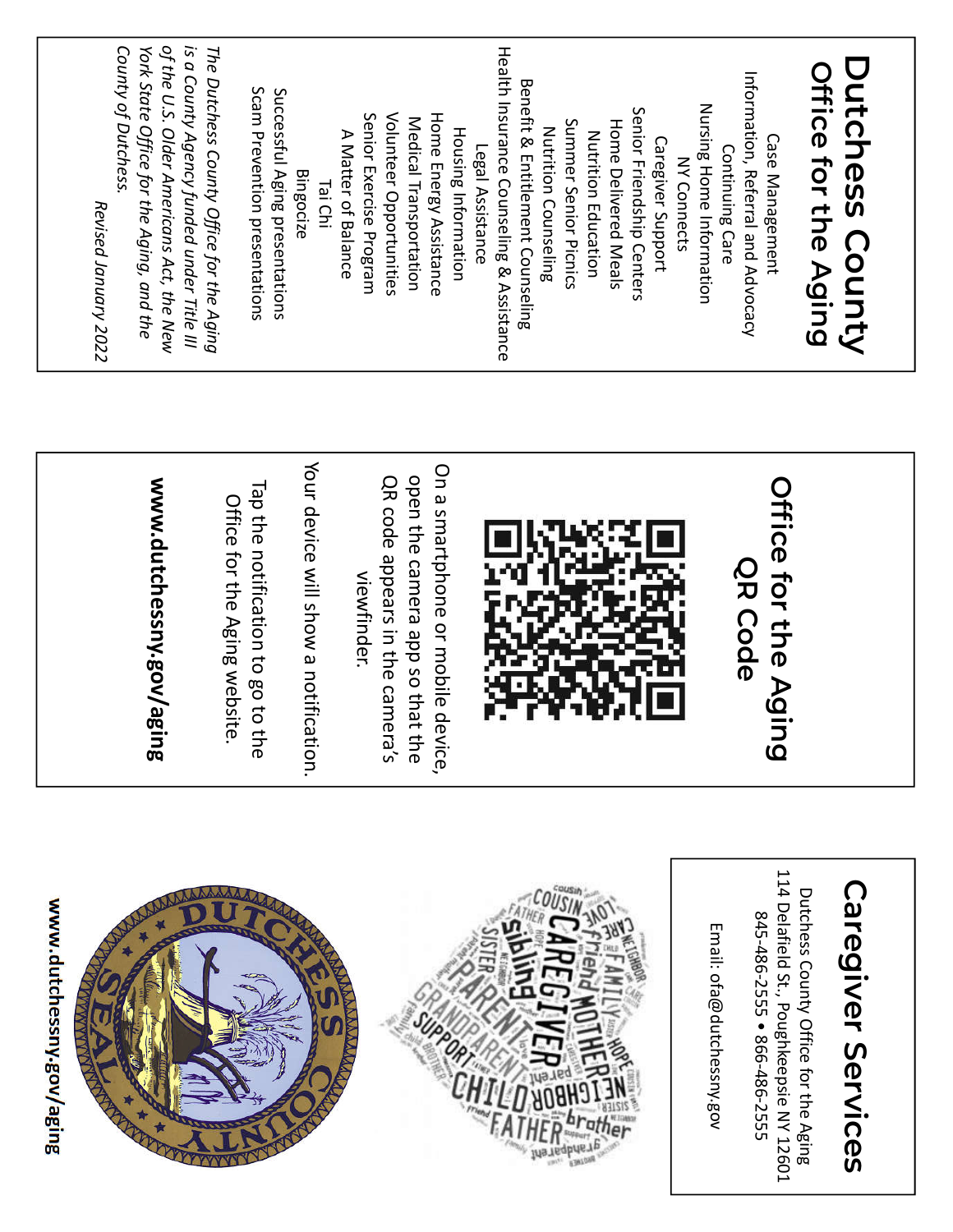# **Caregiver Services**

*The Dutchess County Office for the Aging Family Caregiver Support Program offers and funds a variety of services designed to assist caregivers. These services are described below.*

# **Caregiver Training and Support**

Monthly workshops in such areas as practical tips, stress management, coping skills, legal issues for caregivers and a monthly support group are available. Call MidHudson Regional Licensed Home Care of Westchester Medical Center for information at 845-483-5551.

# **In-Home Contact and Support**

Including friendly visiting, telephone reassurance, shopping assistance and respite. Contact Friends of Seniors: 845-485-1277 or friendsofseniors.org

# **Adult Day Care Case Management Overnight Respite Personal Emergency Response Systems**

Contact the Office for the Aging

# **Home Care**

Homemaking, personal care and housekeeper services may be available. Contact the Office for the Aging.

# **Services for Grandparents and Relatives Raising Grandchildren**

A support group meets on the third Tuesday of each month from 11:00 AM to 1:00 PM at St. Mary's Chapel on Bedford Ave. in Fishkill. Workshops, case assistance, counseling and a directory of services are available from Cornell Cooperative Extension: 845-677-8223 ext. 137, or ccedutchess.org

# **Minor Home Modifications**

Rebuilding Together Dutchess County: 845-454-7310 or rebuildingtogetherdutchess.org

# **Support Group and Counseling for Alzheimer's Caregivers**

Contact the Alzheimer's Association: 845-471-2655 or alz.org/hudsonvalley

# **Case Assistance for Caregivers**

Available through the Office for the Aging, and through the Alzheimer's Association: 845-471-2655 or alz.org/hudsonvalley.

**Dutchess County Office for the Aging 845-486-2555 or toll free at 866-486-2555 dutchessny.gov/aging Email: ofa@dutchessny.gov**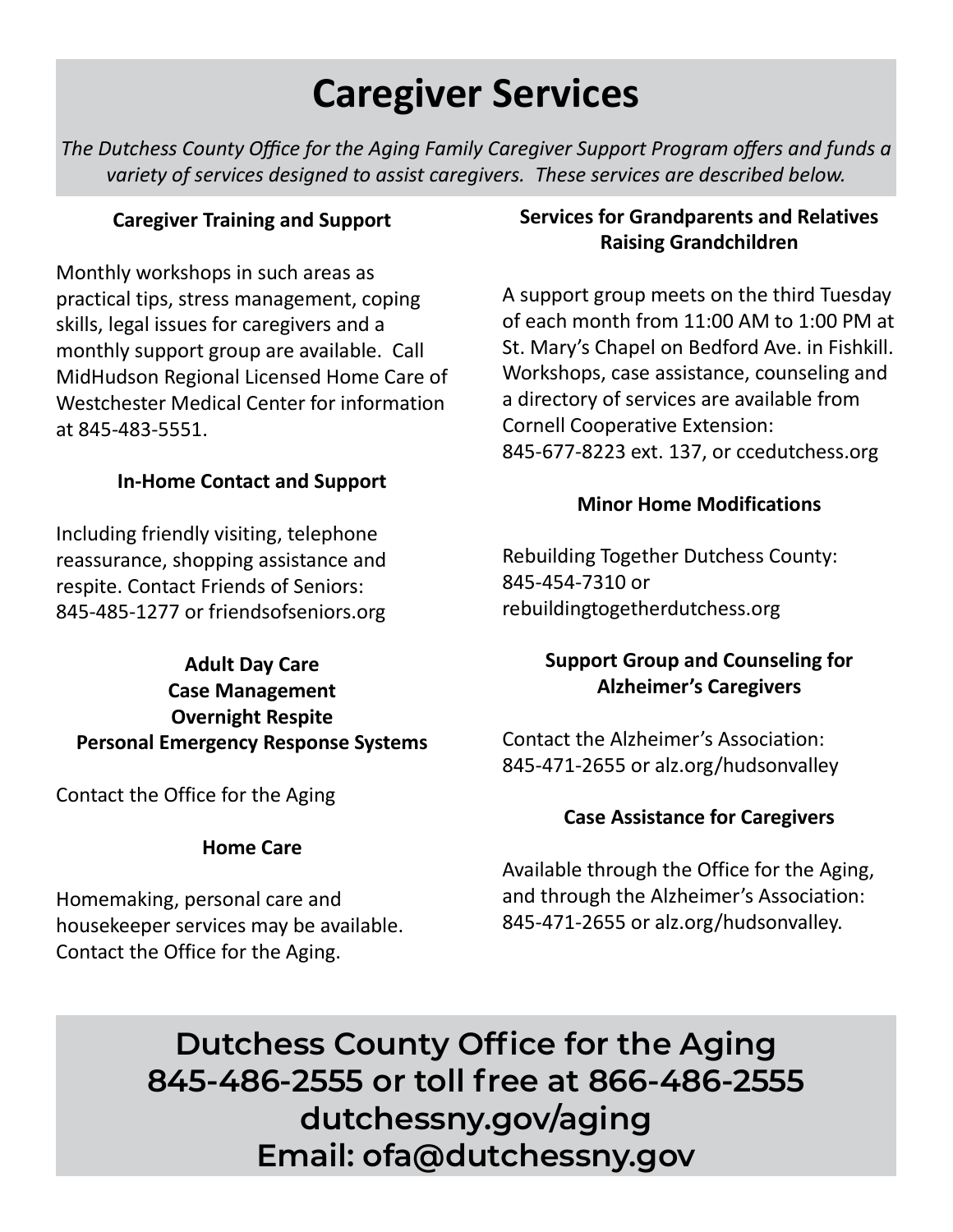# **10 Tips For Caregivers**

#### **1. Talk with Other Caregivers**

 Join a support group. Sharing with others who are in a similar situation can help and give you new ideas for coping. Discussing the stresses involved with caregiving can provide relief. Talking with friends and relatives can also be helpful, or a counselor can also provide assistance.

#### **2. Make Time for Yourself**

 Taking time off from caregiving is essential and can help avoid burnout. Be sure to ask for and accept help from friends and neighbors who can stay with your patient. Develop a list of ways that they can help and have it ready when they offer. Then you can schedule time for yourself when you will not having to be worrying about your patient's care. Take an exercise class; go shopping; take in a show! Don't feel guilty about having fun. You probably need more of a break than you realize. Contact the Dutchess County Office for the Aging to learn about available options including home care and respite. Many of these options are listed on the front page of this brochure.

#### **3. Get Training**

 Attend a Caregiver training class. You'll learn proper methods of hands-on care and also about other issues related to effective caregiving.

#### **4. Get Enough Rest**

 Often, when we don't get sufficient rest, things that once seemed manageable may suddenly become unbearable. If you don't take care of yourself, you won't be able to continue to be a caregiver. See your doctor regularly, get screened for stress and depression and get plenty of rest. You are needed.

If you are able to, get your care recipient on

a sleep schedule; it may help you to get the rest you need. If possible, sleep in a different room from the person for whom you are caring. Try using a monitor so you'll know if the person wakes up or needs you.

#### **5. Watch Your Diet**

 Eat regular, healthy meals with plenty of fruits, vegetables, grains and protein. Without an adequate diet, we can quickly wear down. Avoid eating too much sugar, fat, and salt and drinks with caffeine. Try to avoid alcohol. While alcohol and drugs may seem like they help stress, they will wear you down in the long run.

#### **6. Exercise**

 Even a few minutes per day of exercise can help to reduce stress. Walking is an easy way to get needed exercise, and can give you a social outlet if you go with friends. If you aren't able to leave your caregiving duties, you can exercise in the house by stretching, walking or jogging in place. If you're caring for someone who should get exercise, try doing it together.

#### **7. Keep a Sense of Humor**

 Laughter can release chemicals in your body which will help you feel better. Try to find humor in difficult situations. It can help to relieve stress. Spend time with friends who like to have fun and can make you laugh.

#### **8. Be Flexible**

 If your job and caregiving responsibilities conflict, talk to your supervisor about flextime or other ways to rearrange your schedule to allow time for caregiving. Try to let go of some activities or duties if you can.

*(continued on next page)*

**Dutchess County Office for the Aging 845-486-2555 or toll free at 866-486-2555 dutchessny.gov/aging Email: ofa@dutchessny.gov**